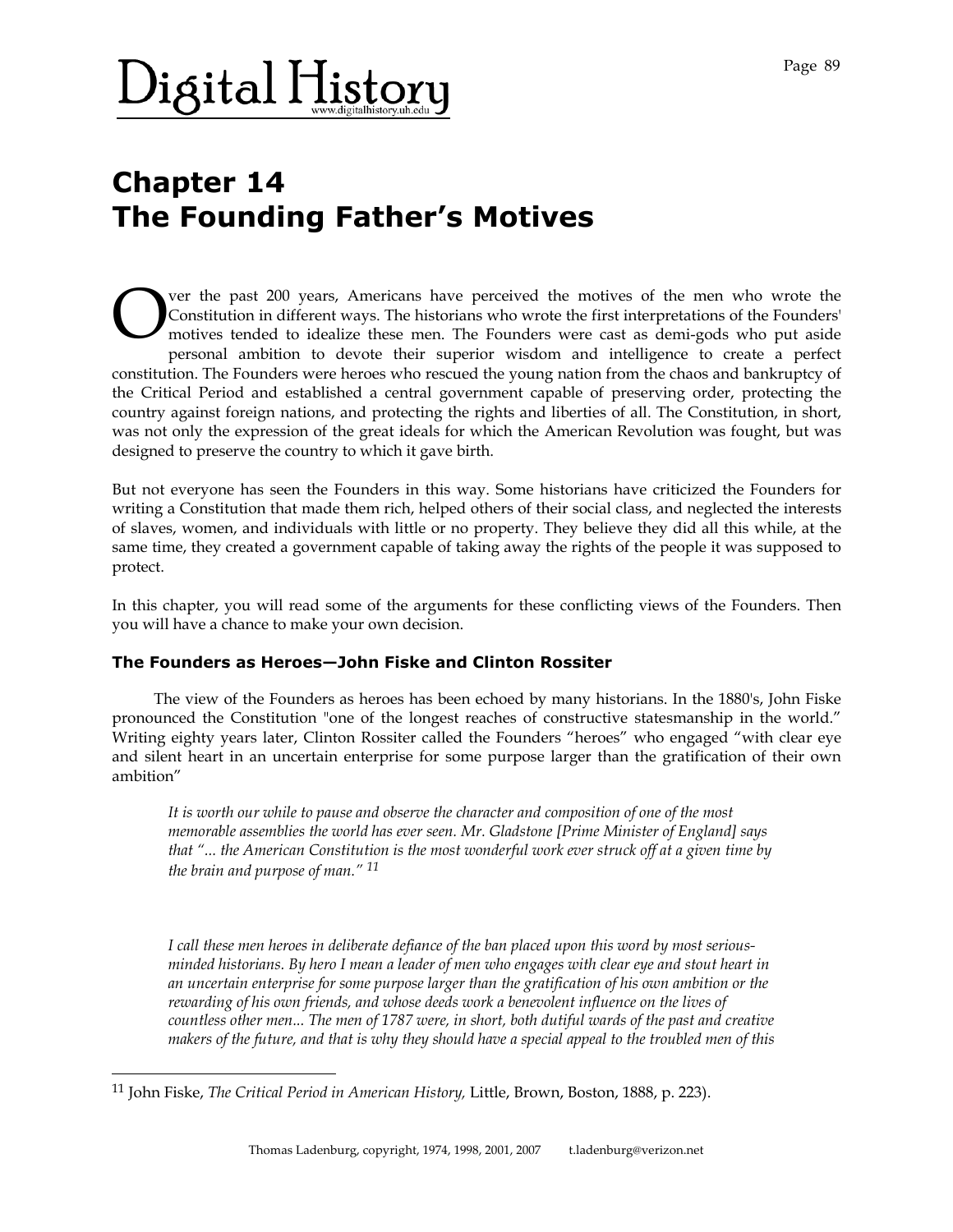# $\mathcal{V}$ igital History

*generation. They were heroes who stayed within the limits of the political, social, economic and cultural circumstances of their time, heroes who seemed to know instinctively just how far to push their luck in choosing among the alternatives that were to be found within these limits. 12*

#### **The Founders as Feathering Their Own Nest—Charles Beard**

Beginning in the early 1900's, the romantic view of the Founders has been challenged by a group known as the Progressive historians. It was a time of reform, when corrupt deals between businessmen and politicians were being uncovered. Led by Charles Beard, these historians claimed they found evidence that the Founders were not *idealistic*, *patriotic*, or *disinterested*. First published in 1913, Beard's *An Economic Interpretation of the Constitution* concluded that the Founders "immediately, directly, and personally...derived economic advantages" from the new government under the Constitution.

The basis for some of Beard's startling conclusions were U.S. Treasury records showing that 40 of the 55 Founders held federal bonds that were later sold back to the government for much more than they cost. Beard also pointed out that the Founders were generally wealthy individuals, engaged in shipbuilding and other commercial ventures including money lending, speculation in Western lands, slavery and the slave trade. All of these enterprises, Beard claimed, would be far more profitable with a strong central government capable of establishing a uniform currency, enforcing trade treaties, protecting its commercial shipping, and pushing the British and the Indians off western lands.

*The movement for the Constitution of the United States was originated and carried through principally by four groups of [property] interests which had been adversely affected under the Articles of Confederation: Money, public securities, manufacturers, and trade and shipping. The first firm steps toward the formation of the Constitution were taken by a small and active group of men immediately interested through their personal possessions in the outcome of their labors.* 

*The members of the Philadelphia convention, which drafted the Constitution were, with few exceptions, immediately, directly, and personally interested in, and derived economic advantage from, the establishment of the new system. The Constitution was essentially an economic document based upon the concept that the fundamental private rights of property are [superior] to government and morally beyond the reach of popular majorities. 13*

### **The Founders as Representing the Whole People—Robert Brown**

Beard's economic interpretation was widely condemned by many historians and outraged the public. But other works tended to support some of Beard's conclusions. By the mid-1930s, with the United States in the midst of the Great Depression, Beard's work had become respectable.

Serious research into Beard's theory was not conducted until after World War II, at the beginning of the Cold War with the Soviet Union. This was a period of strong American patriotism. Whether these postwar historians were directly influenced by the events of the 1940's and 1950's is hard to say, but their research did find serious flaws in Beard's work. Robert E. Brown, for instance, traced every footnote of

-

<sup>12</sup> Clinton Rossiter, 1787: *The Grand Convention,* Macmillan, New York, 1967, pp. 18-20).

<sup>13</sup>Charles Beard, *An Economic Interpretation of the Constitution of the United States,* Macmillan, New York, 1956, pp. 324-325.)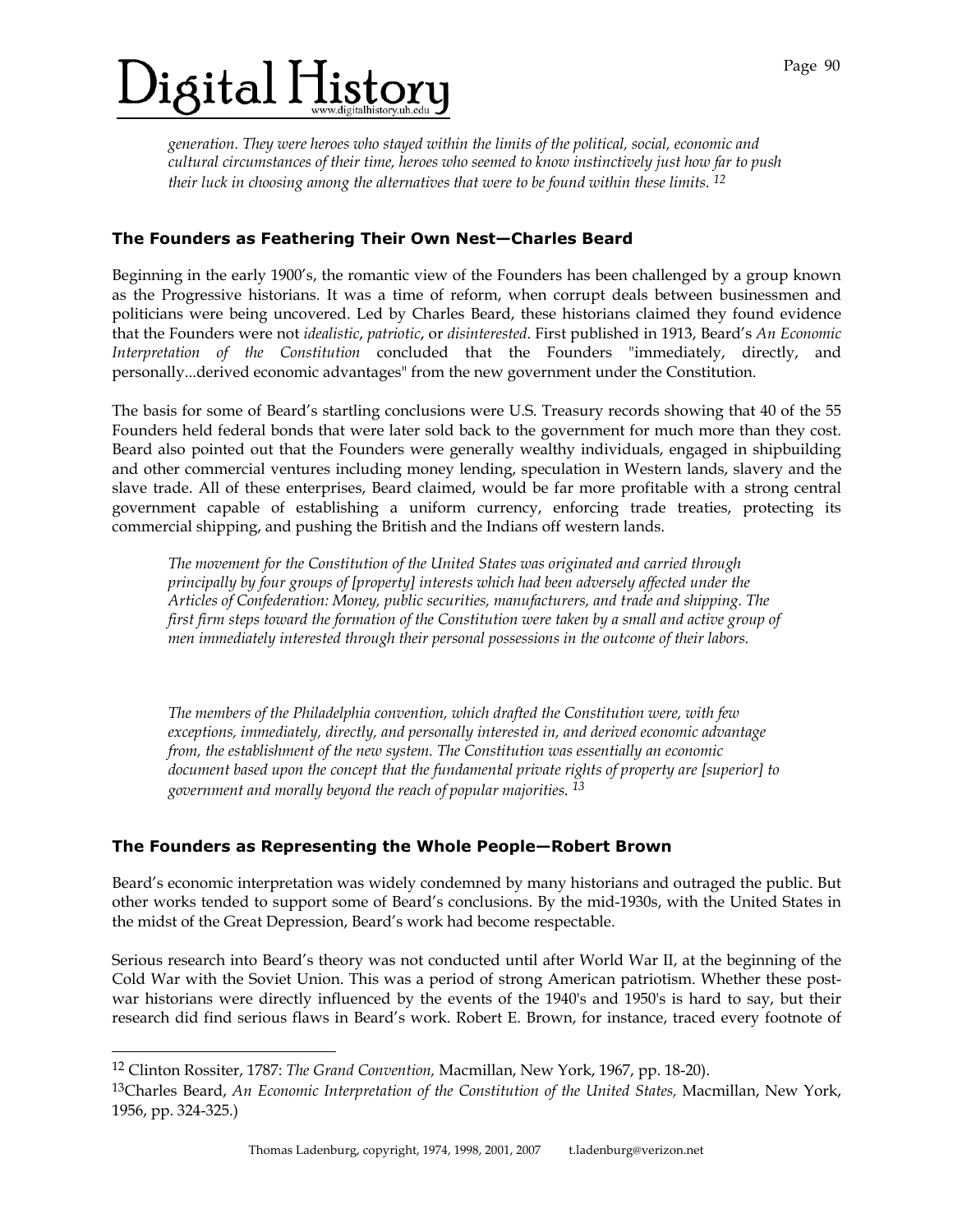# $\mathbf{b}$ igital History

Beard's book back to its original source. There he found ample reasons for rejecting Beard's interpretations. For instance, Brown learned that many who opposed the Constitution also owned government bonds. Furthermore, he discovered that many of the bonds owned by the Founders were bought after the Constitution was written. As to the Founders' business involvement, Brown asserted,

*If members of the convention were directly interested in the outcome of their work and expected to derive benefits from the establishment of the new system, so also did most of the people of the country....* 

*A constitution which did not protect property would have been rejected without question, for the American people had fought the Revolution for the preservation of life, liberty, and property....* 

*The Constitution was created about as much by the whole people as any government could be which embraced a large area and depended on representation rather than on direct participation ... And it was created by compromising a whole host of interests throughout the country, without which compromises it could never have been adopted. 14*

### **The Founders as Aristocrats—Jackson Turner Main**

Although most of Beard's conclusions are no longer accepted, reputable historians still see knowledge of economic concerns as important. In a carefully researched study of the Anti-Federalists, Jackson Turner Main concluded they were concerned with democracy and opposed to the centralizing and aristocratic tendencies of the Founders,

*What the Anti-Federalists feared, then, was that the power given to a national government would be wielded by an upper class. The easiest way of avoiding such dominance would have been to concede no power at all, but if some had to be granted, it should not be so much as to enable the few to oppress the many. The Philadelphia convention, they believed, had gone too far. William Findley... remarked that "the natural Course of Power is to make the Many as Slaves to the few." Samuel Chase wrote to John Lamb that he objected to the Constitution chiefly because "the bulk of the people can have nothing to say to it. The government is not a government of the people." In the Maryland convention he said (or planned to say) that only the rich and well born would be chosen to Congress. Most Anti-Federalists were convinced of this, and had little doubt what would happen under the proposed system... An "aristocratic tyranny" would arise, in which (as Timothy Bloodworth wrote) "the great will struggle for power, honor and wealth, the poor become a prey to avarice, insolence, and oppression." John Quincy Adams noted in his diary that the Constitution was "calculated to increase the influence, power and wealth of those who have any already." 15*

#### **Two Opposing Views 200 Years after the Convention**

l

In a book published in the year of the 200th anniversary of the writing of the Constitution, noted historian Richard Morris lent support for the heroic interpretation of the Founders' motives. Morris's work, *The Forging of the Union,* praised the Fathers as "sober realists" and dismissed those opposed to the Constitution as isolated, state-centered, and libertarians."

<sup>14</sup> Robert E. Brown, *Charles Beard and the Constitution,* Norton, New York, 1956, pp.

<sup>15</sup> Jackson Turner Main, *The Anti-Federalists: Critics of the Constitution,* Quadrangle, Chicago, 1964), pp. 132-133.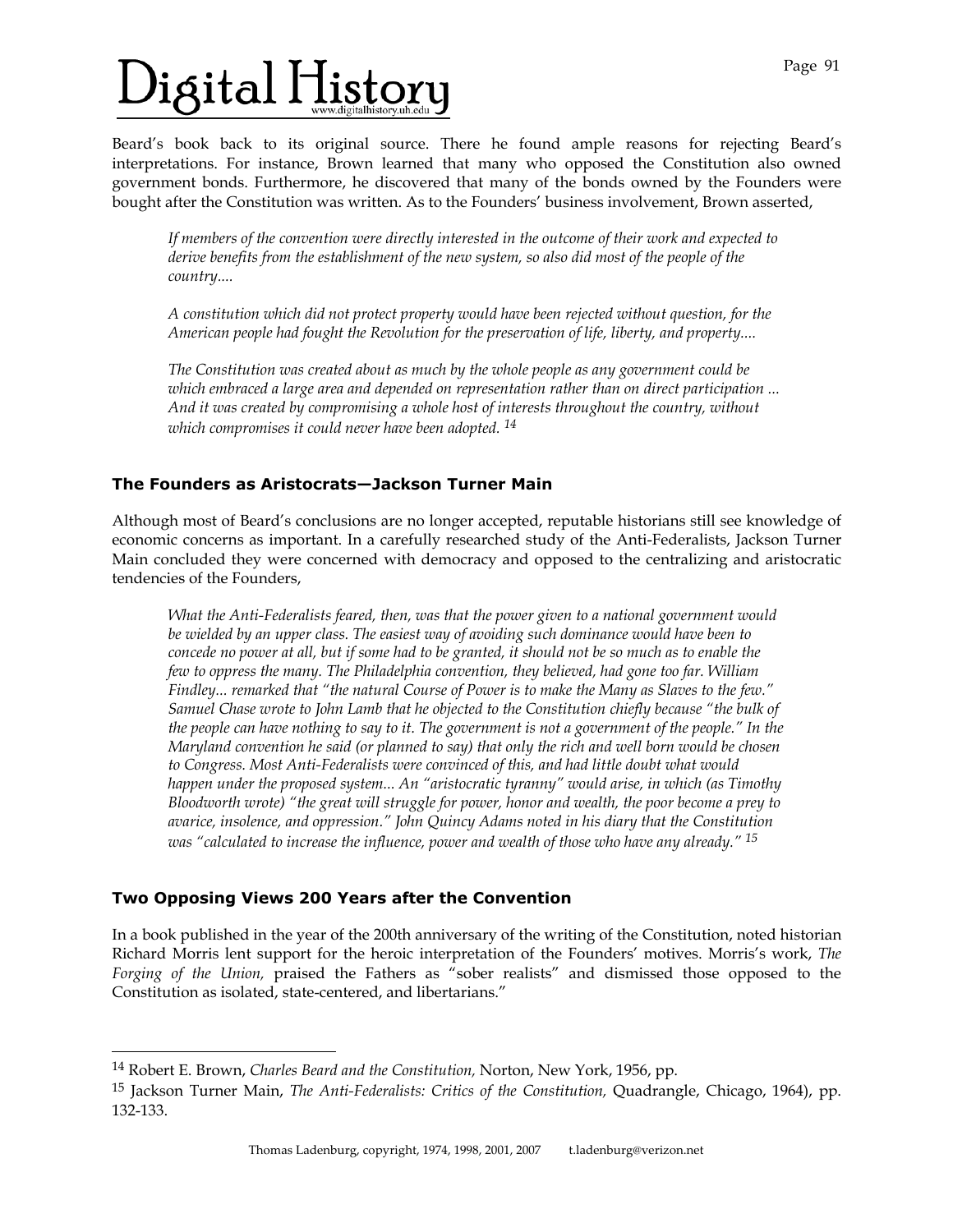# $\bm{\theta}$ igital History

*The statesmen of that day, a collection of dedicated and creative figures, wrestled with these central issues and argued them at length both in print and in the forums provided by the Federal Convention and the state ratifying conventions that followed. Seemingly intractable problems were resolved by combining audacious initiatives with a series of compromises deemed necessary to forge a union, preserve the states, and guarantee the people's liberties . . . 16*

*[The Constitution] endowed a federal republic with powers necessary to promote the general welfare and secure the blessings of liberty ... and [placed] the national interest on a durable foundation.17*

 Thurgood Marshall, the first African American to have served on the Supreme Court, voiced one of the few criticisms of the Constitution that attracted widespread attention in the year of the bicentennial. Marshall, focusing on what he considered to be the Founders' interest in preserving their own position in society at the expense of slaves, women, and the indebted and landless, did not see the Founders' "sense of justice particularly profound."

*I [do not] find the wisdom, foresight, and sense of justice exhibited by the Framers particularly profound. To the contrary, the government they devised was defective from the start, requiring several amendments, a civil war, and momentous social transformation to attain the system of constitutional government, and its respect for the individual freedoms and human rights, we hold as fundamental today. 18*

#### **Student Exercises:**

1. Contrast the different views of the Founding Fathers held by the historians quoted in this chapter.

*2. Based on what you have learned in this unit — with which historian(s) do you agree? With whom do you disagree? Why?* 

2. Write a 2000-2500-word essay on your view of the Founders' motives for writing the US Constitution.

#### **Were they noble innovators? Selfish aristocrats? Or somewhere in-between these two extremes?**

**Your essay must cover:** 

-

 $\triangleright$  How the Founders resolved <u>two</u> of the issues they faced at the convention:

**These resolutions should form the basis for your essay: if you think the Founders arrived at good solutions, you will probably write a favorable opinion: if you strongly disagree with their solutions you will probably accept Beard's, Main's, or Marshall's interpretation. The issues are as follows:** 

- 1. Representation: state vs. population
- 2. Democracy (possibly including slavery and lack of a bill of rights) vs. checks and balances
- 3. Power: state vs. national government.

<sup>16</sup> Richard B. Morris, *The Forging of the Union,* 1781-1789, Harper and Row Publishers, New York, 1987). pp. xii-xiii.

<sup>17</sup> Quoted in John Back McMaster, ed., *Pennsylvania and the Federal Constitution*, Historical Society of Pennsylvania, Lancaster, 1888, pp. 457-72, edited

<sup>18</sup> Quoted in *The New York Times,* May 8, 1987